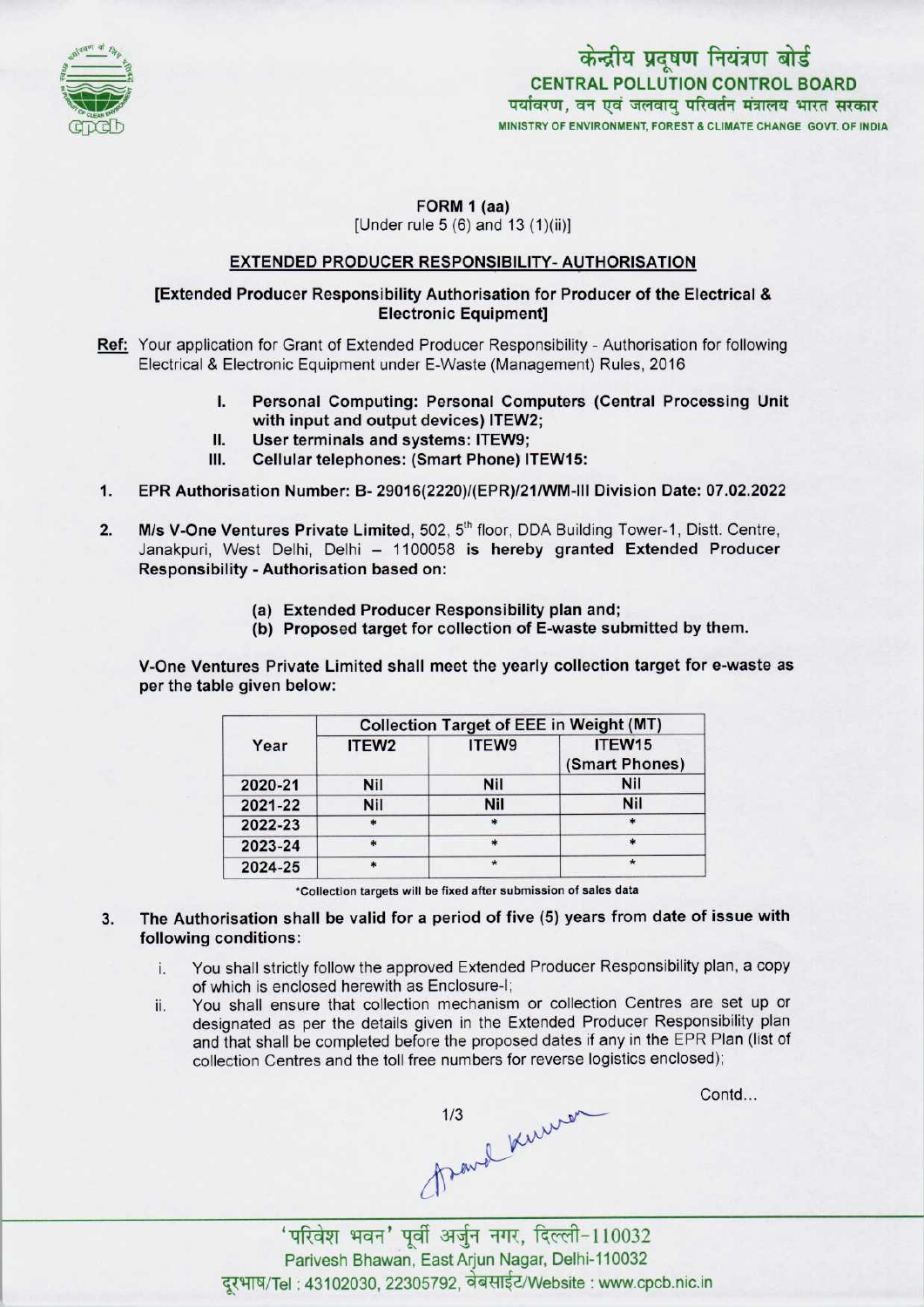

From pre page...

- iii. You shall ensure that all the collected e-waste is channelized to your dismantler/recycler M/s E-waste Recyclers India Shed No.15, Roz ka Meo Industrial Area, Nuh, Haryana and record shall be maintained at dismantler/recycler and at your end.
- iv. You shall maintain records, in Form-2 of these Rules, of e-waste and make such records available for scrutiny by Central Pollution Control Board;
- v. You shall file annual returns in Form-3 to the Central Pollution Control Board on or before 30th day of June following the financial year to which that returns relates.

### vi. General Terms & Conditions of the Authorisation:

- a.The authorisation shall comply with provisions of the Environment (Protection) Act, 1986 and the E-waste (Management) Rules,2016 made there under;
- b.The authorisation or its renewal shall be produced for inspection at the request of an officer authorised by the Central Pollution Control Board;
- c.Any change in the approved Extended Producer Responsibility plan should be informed to Central Pollution Control Board within 15 days on which decision shall be communicated by Central Pollution Control Board within sixty days;
- d. It is the duty of the authorised person to take prior permission of the Central Pollution Control Board to close down any collection centre/points or any other facility which are part of the EPR plan;
- e. An application for the renewal of authorisation shall be made as laid down in subrule (vi) of rule of 13(1) the E-Waste (Management) Rules, 2016;
- f. The Board reserves right to cancel/amend/revoke the authorisation at any time as per the policy of the Board or Government.

#### vii. Additional Conditions: -

- a) That the applicant will submit annual sales data along with annual returns;
- b) That the applicant has to ensure that the addresses of collection points provided by them in their EPR Plan are correct and traceable and the collection points/centres are functional;
- c) That the applicant will submit revised application for grant of EPR Authorisation in case of applicant adding/changing PRO or changing its EPR Plan;
- d)That the applicant has to provide RoHS information on the booklet and brochures of their Products;

**Contd** 

213<br>frank kunner  $2/3$